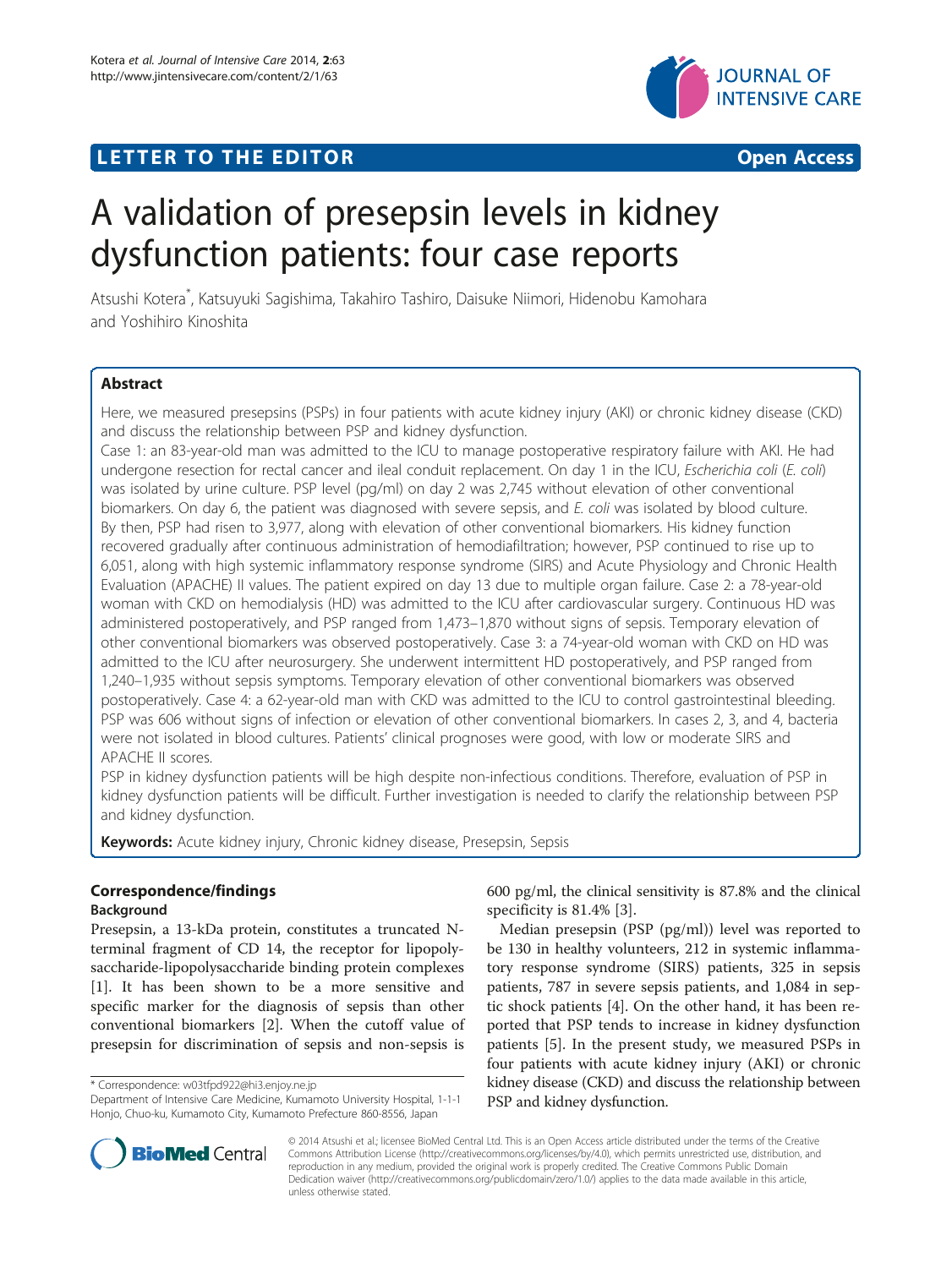#### <span id="page-1-0"></span>Case presentation

#### Materials and methods

We measured PSP with a PATHFAST analyzer (Mitsubishi Chemical Medience Corporation, Tokyo, Japan). Procalcitonin (PCT) and C-reactive protein (CRP) levels were measured using the same blood sample, and we also calculated SIRS and Acute Physiology and Chronic Health Evaluation (APACHE) II scores. For this report, kidney dysfunction was defined as an estimated glomerular filtra-tion rate (e GFR) of less than 60 ml/min/m<sup>2</sup> [\[6](#page-3-0)]. Written informed consent was obtained from all of the four patients for publication of case reports and any accompanying images. This retrospective study was approved by the Ethical Committee of Kumamoto University Hospital.

#### Cases

Case 1: an 83-year-old man was admitted to the ICU in order to manage postoperative respiratory failure with AKI. He had previously undergone resection of rectal cancer and ileal conduit replacement. Clinical data from his ICU stay are shown in Table 1 (case 1). On his 1st day in the ICU, Escherichia coli (E. coli) was isolated by urine culture and normal florae were isolated by oral culture (Table [2](#page-2-0) (case 1)). PSP measured on the 2nd day was 2,745 without PCT or CRP elevation. However, on the 6th day, severe sepsis set in and E. coli was isolated by blood culture. PSP was elevated to 3,977, and PCT and CRP had also increased. The patient's kidney function recovered gradually with continuous hemodiafiltration; however, PSP rose to 6,051 on the 9th day, along with high SIRS and APACHE II values. The patient did not survive on the 13th day due to multiple organ failure.

Case 2: a 78-year-old woman with CKD on hemodialysis (HD) was admitted to the ICU after a coronary artery bypass graft under cardiopulmonary pump. Continuous HD was undergone postoperatively, and PSP ranged from 1,473–1,870 without sepsis symptoms. Clinical data from her ICU stay are presented in Table 1 (case 2). Temporary elevation of CRP or PCT was observed; however, SIRS and APACHE II values gradually decreased postoperatively. Bacteria were not isolated in blood culture, and normal florae were isolated in oral culture (Table [2](#page-2-0) (case

|  |  | Table 1 Follow-up of PSP, CRP, procalcitonin, e GFR, creatinine, SIRS score, and APACHE II score during ICU stay |  |  |  |  |  |
|--|--|------------------------------------------------------------------------------------------------------------------|--|--|--|--|--|
|--|--|------------------------------------------------------------------------------------------------------------------|--|--|--|--|--|

| Case 1                         | Day 2                     | Day 6          | Day 7          | Day 9          | Day 10 |
|--------------------------------|---------------------------|----------------|----------------|----------------|--------|
| PSP (pg/ml)                    | 2,7453,9773,9406,0515,163 |                |                |                |        |
| CRP (mg/dl)                    | 0.35                      | 23.44          | 23.07          | 17.91          | 19.37  |
| Procalcitonin (ng/ml)          | 0.51                      | 1.11           |                |                |        |
| e GFR (ml/min/m <sup>2</sup> ) | 28                        | $30\,$         | 44             | 71             | 70     |
| SIRS score                     | $\overline{2}$            | 3              | $\overline{2}$ | 3              | 3      |
| Case 2                         | Day 1                     | Day 2          | Day 3          | Day 4          |        |
| PSP (pg/ml)                    | 1,7511,8701,4731,660      |                |                |                |        |
| CRP (mg/dl)                    | 7.45                      | 14.99          | 14.28          | 6.42           |        |
| Procalcitonin (ng/ml)          |                           |                | 1.33           |                |        |
| e GFR (ml/min/m <sup>2</sup> ) | 8                         | 6              | 6              | 14             |        |
| SIRS score                     | $\overline{2}$            | $\overline{2}$ | $\overline{2}$ | $\mathbf{1}$   |        |
| Case 3                         | Day 1                     | Day 3          | Day 5          | Day 7          |        |
| PSP (pg/ml)                    | 1,2441,2401,5121,935      |                |                |                |        |
| CRP (mg/dl)                    | 1.54                      | 23.09          | 13.68          | 5.75           |        |
| Procalcitonin (ng/ml)          |                           | 0.76           |                |                |        |
| e GFR (ml/min/m <sup>2</sup> ) | 3                         | 3              | 5              | 7              |        |
| SIRS score                     | $\overline{2}$            | $\overline{2}$ | $\overline{2}$ | $\overline{2}$ |        |
| Case 4                         | Day 1                     |                |                |                |        |
| PSP (pg/ml)                    | 606                       |                |                |                |        |
| CRP (mg/dl)                    | 0.77                      |                |                |                |        |
| Procalcitonin (ng/ml)          | 1.06                      |                |                |                |        |
| e GFR (ml/min/m <sup>2</sup> ) | 33                        |                |                |                |        |
| SIRS score                     | $\mathbf{1}$              |                |                |                |        |
| APACHE II score                | 13                        |                |                |                |        |

PSP presepsin level, CRP C-reactive protein, e GFR estimated glomerular filtration rate, SIRS systemic inflammatory response syndrome, APACHE II Acute Physiology and Chronic Health Evaluation II.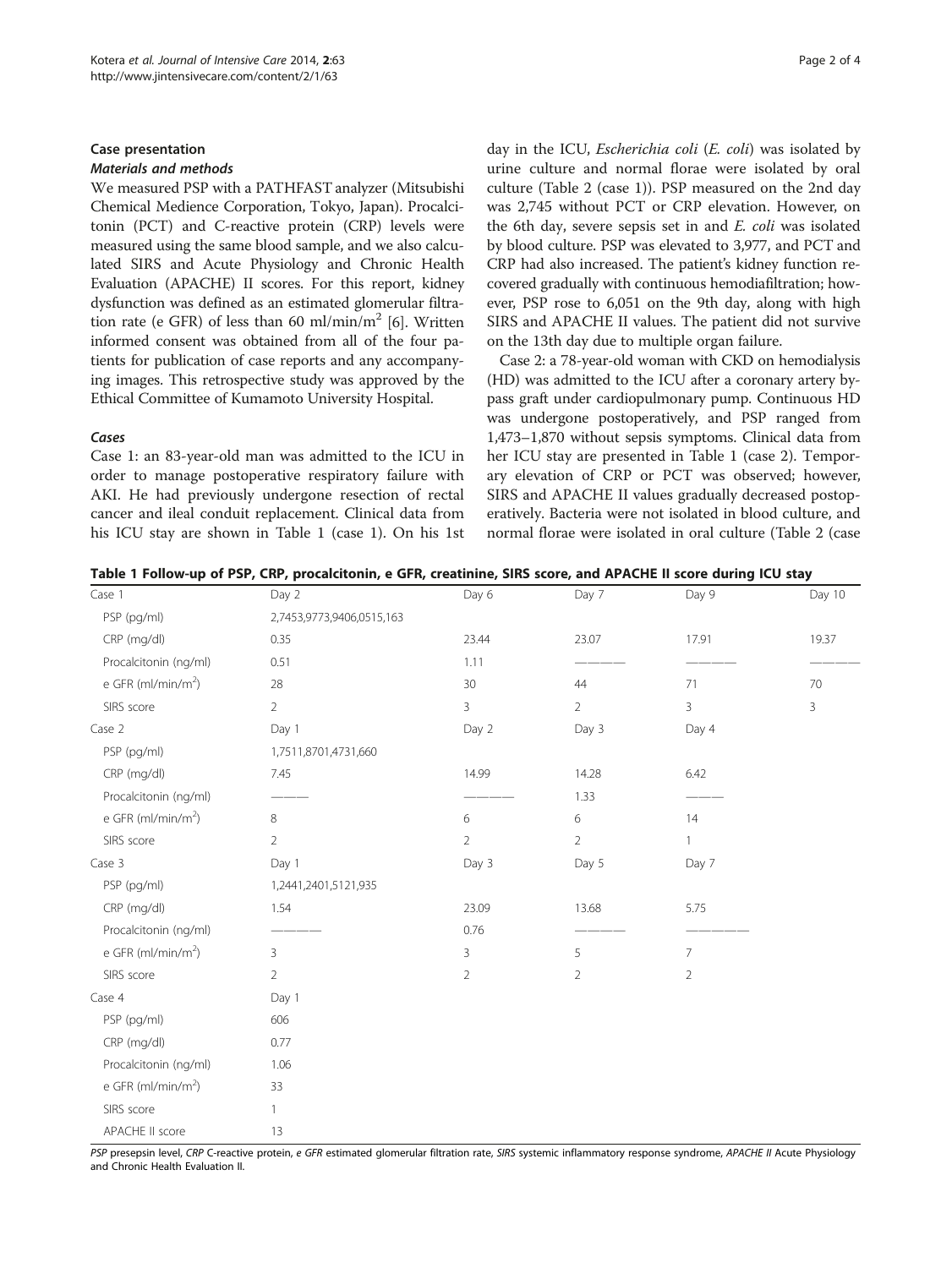|                   | Oral cavity                                 | Urine                               | Sputum | <b>Blood</b>      |
|-------------------|---------------------------------------------|-------------------------------------|--------|-------------------|
| Case 1            |                                             |                                     |        |                   |
| Isolated bacteria | Corynebacterium striatum (10 <sup>b</sup> ) | Escherichia coli (10 <sup>6</sup> ) | None   | None <sup>a</sup> |
| Case 2            |                                             |                                     |        |                   |
| Isolated bacteria | Corynebacterium striatum (10 <sup>b</sup> ) | None                                | None   | None              |
| Case 3            |                                             |                                     |        |                   |
| Isolated bacteria | Neisseria species $(107)$                   | None                                | None   | None              |
|                   | Streptococcus species (10 <sup>6</sup> )    |                                     |        |                   |
| Case 4            |                                             |                                     |        |                   |
| Isolated bacteria | Streptococcus species (10 <sup>6</sup> )    | None                                | None   | None              |
|                   | Neisseria species (10°)                     |                                     |        |                   |
|                   | Micrococcus species (10 <sup>6</sup> )      |                                     |        |                   |

<span id="page-2-0"></span>Table 2 Culture tests performed on the 1st day in the ICU

<sup>a</sup>E. coli was isolated (4 days later) by both venous blood sample and arterial blood sample.

2)). Postoperative complications were not observed, and the patient's clinical prognosis was good.

Case 3: a 74-year-old woman with CKD on HD was admitted to the ICU after surgical clipping for intracranial arterial aneurysm. Intermittent HD was undergone postoperatively, and PSP ranged from 1,240–1,935 without sepsis symptoms. Clinical data from her ICU stay are listed in Table [1](#page-1-0) (case 3). Temporary elevation of CRP or PCT was also observed, while SIRS and APA-CHE II values did not change postoperatively (Table [1](#page-1-0) (case 3)). Bacteria were not isolated in blood culture, and normal florae were isolated in oral culture (Table 2 (case 3)). Postoperative complications were not observed, and the patient's clinical prognosis was good.

Case 4: a 62-year-old man with CKD was admitted to the ICU in order to control gastrointestinal bleeding. Initial PSP was 606 without infection. Clinical data on his 1st day in the ICU are presented in Table [1](#page-1-0) (case 4). His CRP was not elevated and PCT was elevated only slightly, while low SIRS and APACHE II values were observed. Bacteria were not isolated in blood culture, and normal florae were isolated in oral culture (Table 2 (case 4)). No signs of infection were observed, and the patient's clinical prognosis was good.

## **Discussion**

Presepsin is a 13-kDa protein; hence, it is usually filtered by the glomerulus and reabsorbed and completely catabolized within proximal tubular cells. Therefore, in kidney dysfunction patients, PSP tends to elevate due to the low clearance of glomerular and renal tubular cells [[5\]](#page-3-0). Endo et al. [\[3\]](#page-3-0) demonstrated that PSPs in two CKD patients without sepsis were 9,036 and 1,362, while their PCTs were 0.525 and 0.382 ng/ml, respectively. Zou et al. [\[7](#page-3-0)] reported that the median PSP in non-sepsis kidney dysfunction patients was 1,607 (range, 454–8,516) and those in sepsis kidney dysfunction patients was 1,523 (range, 293–16,764); they also mentioned that there was no significant difference between the two groups. Our four case studies present four patients who revealed high PSP values without elevation of other conventional biomarkers or symptoms of sepsis. In cases 1, 2, and 3, PSPs measured before initiation of renal replacement therapy (RRT) were almost the same as those measured during RRT (data not shown). We used the same type of polysulfone membrane (Asahi Kasei Medical Co., Ltd., Tokyo, Japan) for RRT in all cases, and it was considered

that the effect of RRT with polysulfone membrane might

be negligible for PSP. The AKI patient (case 1) demonstrated an extremely high PSP value compared to the CKD patients (cases 2, 3, and 4). Behnes et al. [[8\]](#page-3-0) reported that PSP correlated with creatinine levels in both AKI patients and CKD patients. In general, PSP did not correlate with the primary sites of bacteria, such as urinary tract, blood, lung, or oral [\[9](#page-3-0)]. In case 1, in addition to oral bacterial florae, E. coli was initially isolated in the patient's urine culture. Severe sepsis due to E. coli was detected 4 days later. Therefore, PSP's own early response to bacterial infection might have contributed to the extremely high PSP value. In addition, low clearance of PSP due to kidney dysfunction might also contribute to extremely high values. Indeed, Endo et al. [[3\]](#page-3-0) reported that, in 12-PSPfalse-positive patients, five were diagnosed with infections in the 7 days after admission. Therefore, we could not deny the possibility that the initial PSP value in case 1 was correlated with the infectious condition induced by E. coli. On the other hand, in cases 2, 3, and 4, normal bacterial florae were isolated by oral culture. It was considered that, in CKD patients, even normal florae in the oral cavity might generate high values of PSP due to the low clearance of glomerular and renal tubular cells.

The differentiation between sepsis and non-sepsis using PSP measurement may be difficult in kidney